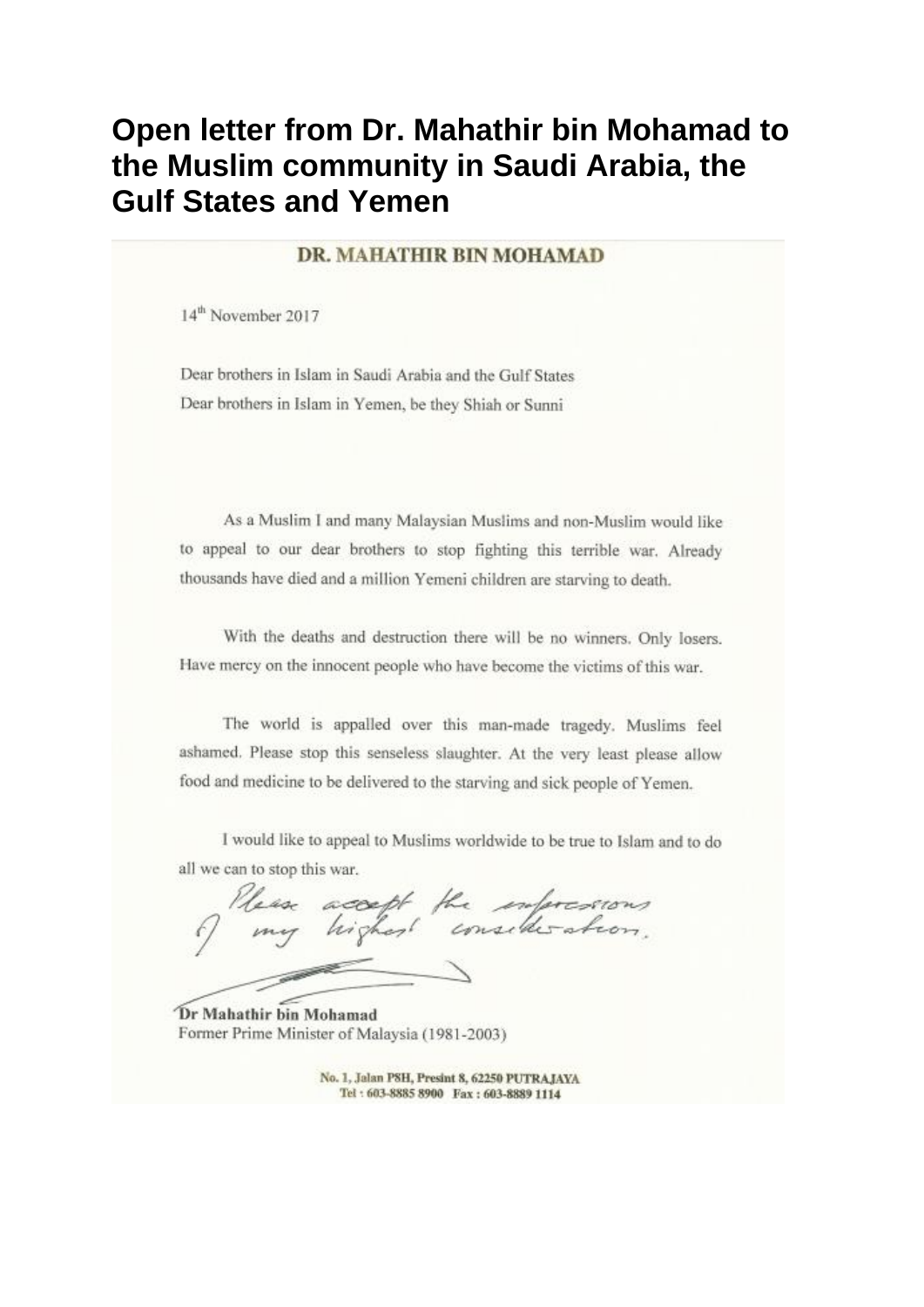## **The Kuala Lumpur Declaration to Criminalize War**

## **Text of Declaration**

15 December 2005

THE Kuala Lumpur Global Peace Forum of concerned peoples from all five continents

UNITED in the belief that peace is the essential condition for the survival and well-being of the human race,

DETERMINED to promote peace and save succeeding generations from the scourge of war,

OUTRAGED over the frequent resort to war in the settlement of disputes between nations,

DISTURBED that militarists are preparing for more wars,

TROUBLED that use of armed force increases insecurity for all,

TERRIFIED that the possession of nuclear weapons and the imminent risk of nuclear war will lead to the annihilation of life on earth.



From Left to Right: Francis A.Boyle, Helen Caldicott, Denis J. Halliday, Tun Dr. Mahathir Mohamad, Hans-Christof Von Sponeck, Michel Chossudovsky, Imam Feisal Abdul Rauf

To achieve peace we now declare that:

- 1. Wars increasingly involve the killing of innocent people and are, therefore, abhorrent and criminal.
- 2. Killings in war are as criminal as the killings within societies in times of peace.
- 3. Since killings in peace time are subject to the domestic law of crime, killings in war must likewise be subject to the international law of crimes. This should be so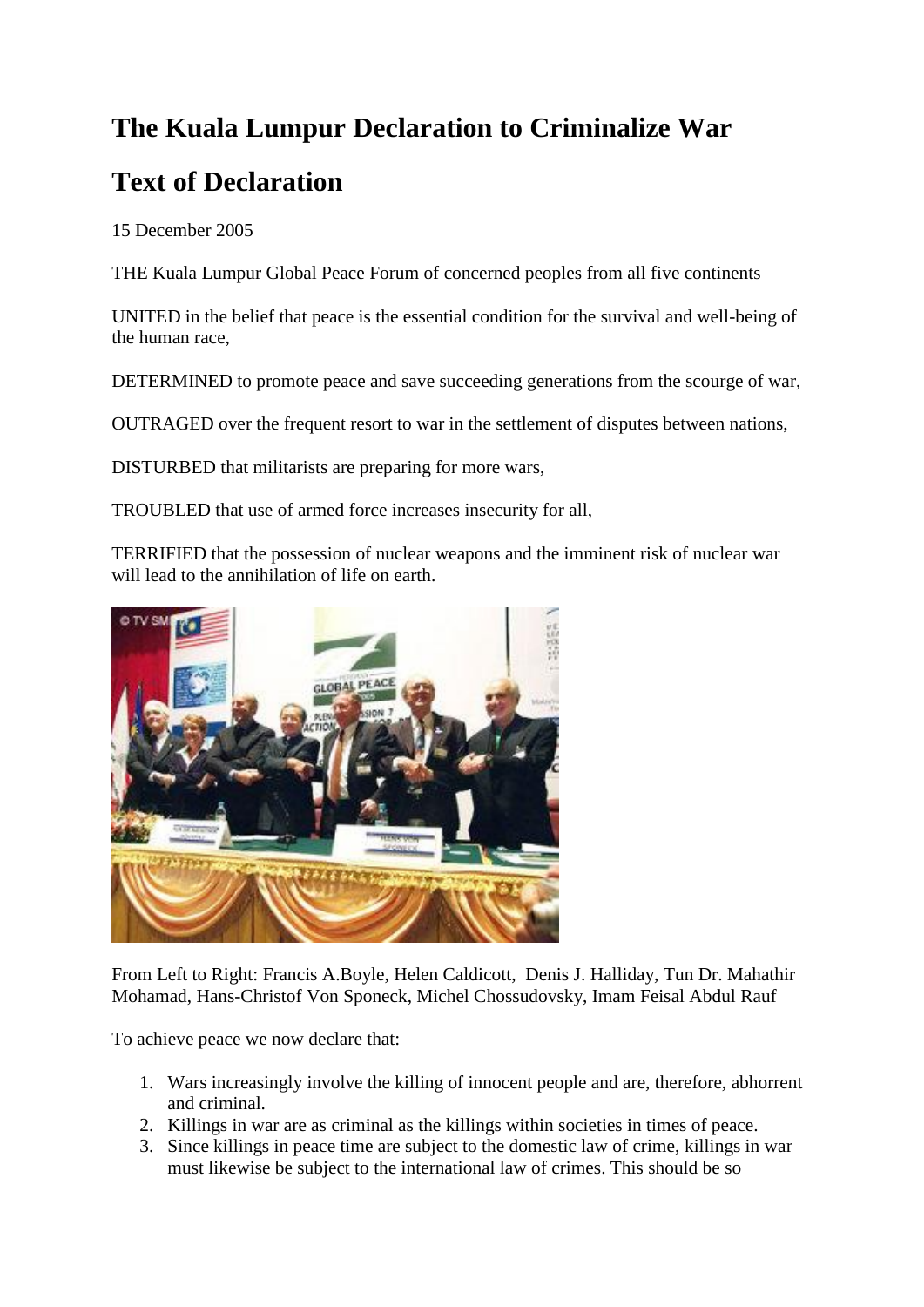irrespective of whether these killings in war are authorized or permitted by domestic law.

- 4. All commercial, financial, industrial and scientific activities that aid and abet war should be criminalised.
- 5. All national leaders who initiate aggression must be subjected to the jurisdiction of the International Criminal Court.
- 6. All nations must strengthen the resolve to accept the purposes and principles of the United Nations Charter and institute methods to settle international disputes by peaceful means and to renounce war.
- 7. Armed force shall not be used except when authorised by a Resolution passed by twothirds majority of the total membership of the General Assembly of the United Nations.
- 8. All legislators and all members of Government must affirm their belief in peace and pledge to strive for peace.
- 9. Political parties all over the world must include peace as one of their principal objectives.
- 10. Non-Governmental Organisations committed to the promotion of peace should be set up in all nations.
- 11. Public servants and professionals, in particular in the medical, legal, educational and scientific fields, must promote peace and campaign actively against war.
- 12. The media must actively oppose war and the incitement to war and consciously promote the peaceful settlement of international disputes.
- 13. Entertainment media must cease to glorify war and violence and should instead cultivate the ethos of peace.
- 14. All religious leaders must condemn war and promote peace.

To these ends the Forum resolves to establish a permanent Secretariat in Kuala Lumpur to –

IMPLEMENT this Initiative.

OPPOSE policies and programmes that incite war.

SEEK the cooperation of NGOs worldwide to achieve the goals of this Initiative.

Signed by:

Tun Dr. Mahathir Mohamad

Imam Feisal Abdul Rauf

Prof. Francis A. Boyle

Dr. Helen Caldicott

Mr. Matthias Chang

Prof. Michel Chossudovsky

Prof Shad Saleem Faruqi